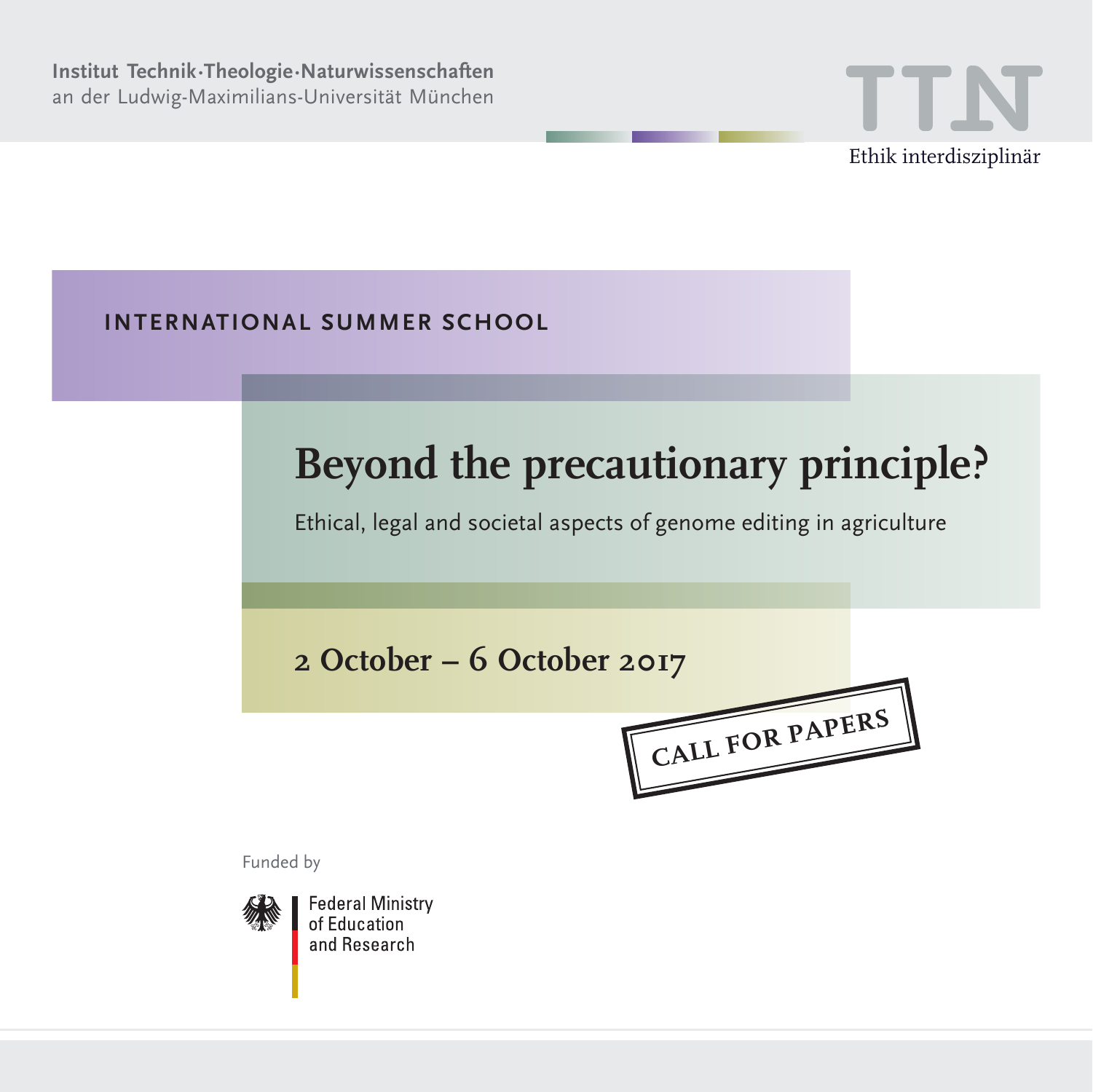### **B E Y O ND T HE P RECAU T I O N AR Y P R I N C I P LE ?**

Recent advances in Genome Editing for agricultural purposes pose general questions in a new light: How should we regulate new breeding technologies for plants and livestock in a scientific way? What are the legal, societal and ethical backgrounds of the current food labelling practice in different countries? Is food labelling an appropriate strategy to cope with uncertainty in risk discussions? Which alternatives could be suitable to respond to the specific protection needs of people, animals and the environment? Do we have to re-interpret the way the precautionary principle is understood in current risk assessments?



The international summer school will analyse and discuss corresponding scientific, legal and ethical questions not least by comparing the ongoing debates in Germany and the United Kingdom. This comparison is of particular interest since the political discussions, ethical evaluations and the juridical frameworks in the two states can be considered as counterparts. In addition, contrasting the situation in Europe and in the USA will reveal the arguments offered in favour of and against the need for labelling.

The summer school will discuss current debates about the use of Genome Editing in agriculture through an international and multi-disciplinary dialogue. The aim is to develop recommendations for more consistent ethical evaluation and legal framing. For these purposes, the summer school invites young scientists from the fields of molecular biology and agricultural sciences as well as politics, law, sociology and philosophy/ethics.

For further information about the topic, organisation and programme of the summer school, visit

**Ω** *www.ttn-institut.de/summerschool*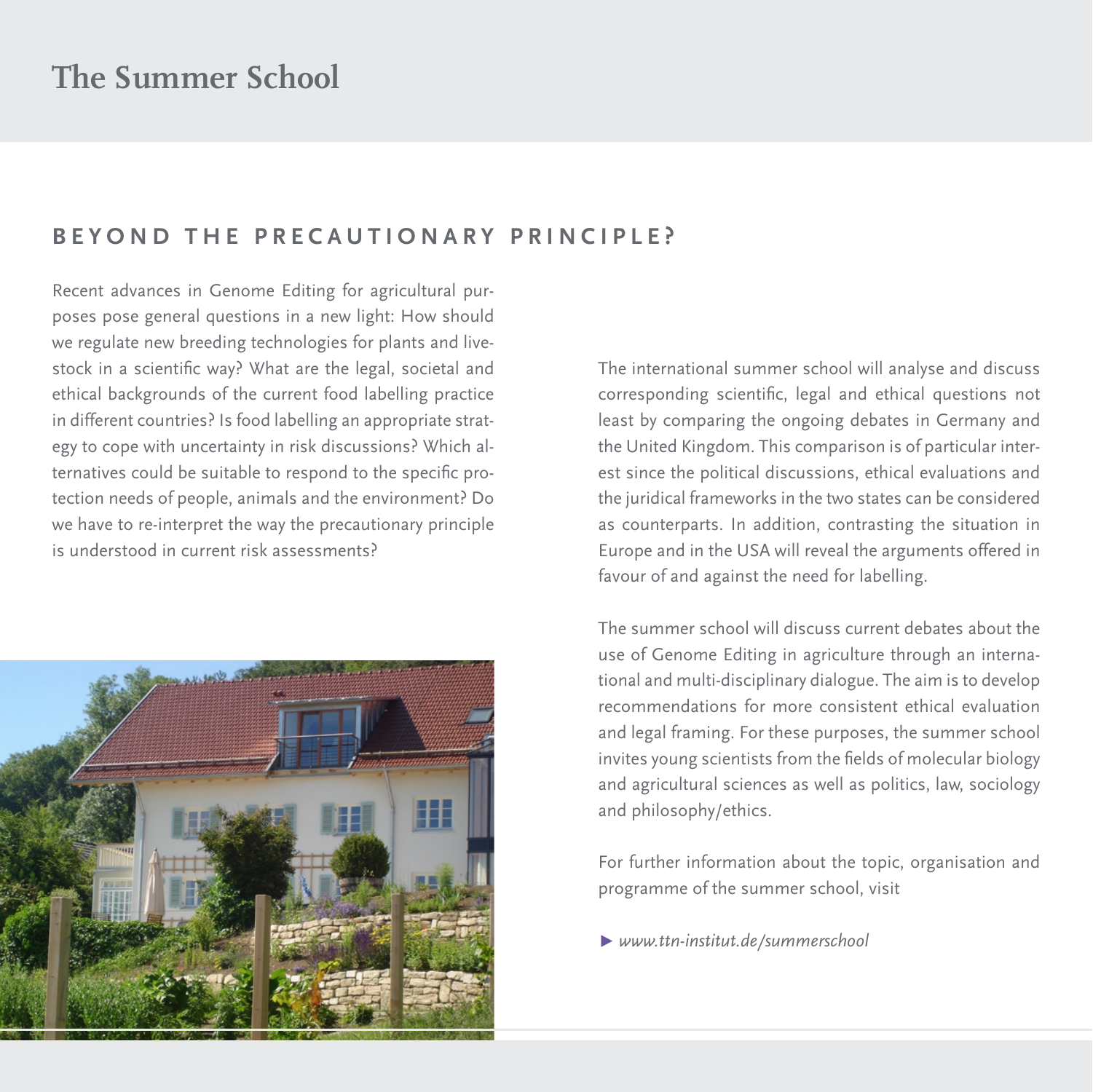## **Par ti c ip a nts**

We invite up to **15 young researchers** from all areas of the field to present and discuss theses, views and arguments relevant to the topic within an interdisciplinary group of young scientists and a team of high profile experts from different disciplines.

### **App l i c ati o n**

- **Ω** Abstract (about 400 words)
- **Ω** CV
- **Ω** List of publications

Please send your application till **1 March 2017** to: Christian.Duernberger@elkb.de

### **PROCEDURE AT A GLANCE**

- 1. Submission of abstracts
- 2. Evaluation of abstracts by organizers + external experts
- 3. Applicants will be informed of the success of their application
- 4. Invited participants develop a full paper
- 5. Summer School
- 6. Participants revise their papers for the planned anthology
- 7. Publication

**Travel** expenses will be reimbursed. **Accommodation and meals are provided by the summer school**. An **expense allowance** of 300,– Euro will be paid to each participant.

### **I nstit u t TTN**

The Institute Technology · Theology · Natural Sciences is an affiliated institute for applied ethics at the Ludwig-Maximilians-University Munich (LMU) founded in 1992. It aims to promote a constructive and interdisciplinary discussion on ethical issues in sciences and technology.

For further information: **Ω www.ttn-institut.de**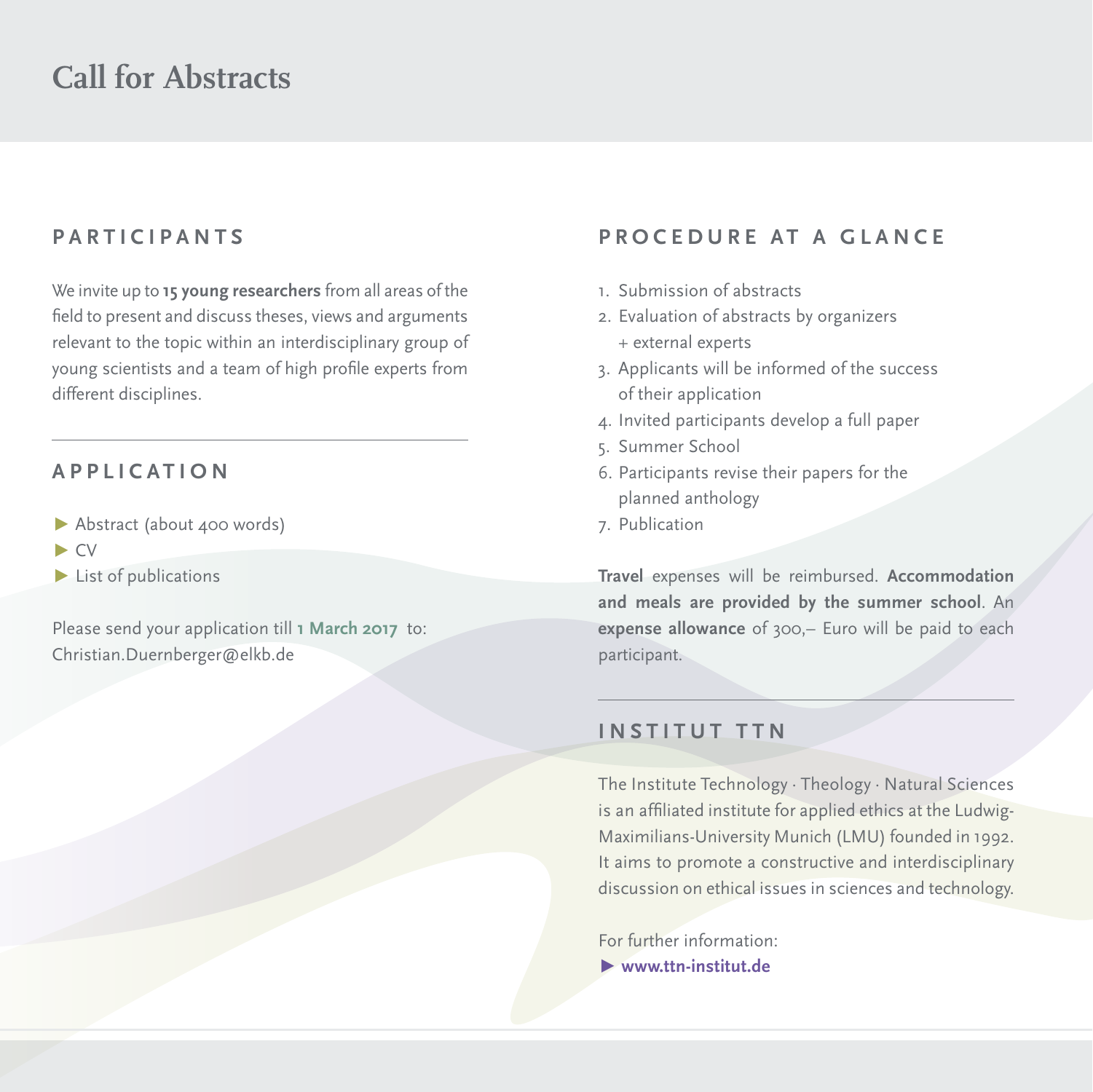# **Main topics**



The programme includes talks of the participants and of a team of high profile experts from different disciplines in the field. During the five-day summer school, the main topics will be discussed in four distinct sessions offering the following scientific, legal and ethical/societal perspectives:

- **I. Regulating new breeding technologies for plants and animals: A comparison between the debate in the United Kingdom and Germany**
- **II. Legal aspects of Genome Editing: Differences between a process-based and an outcome-based regulation**
- **III. Societal and ethical implications of the precautionary principle facing intended and off-target effects**
- **IV. Using food labels to cope with uncertainty in risk discussions**

These main topics can be understood as the framework of the programme. Abstracts/Papers should address one or more of the mentioned issues. However, there is also the possibility to choose a different topic. In such a case (or in case of doubts), please contact the organizers.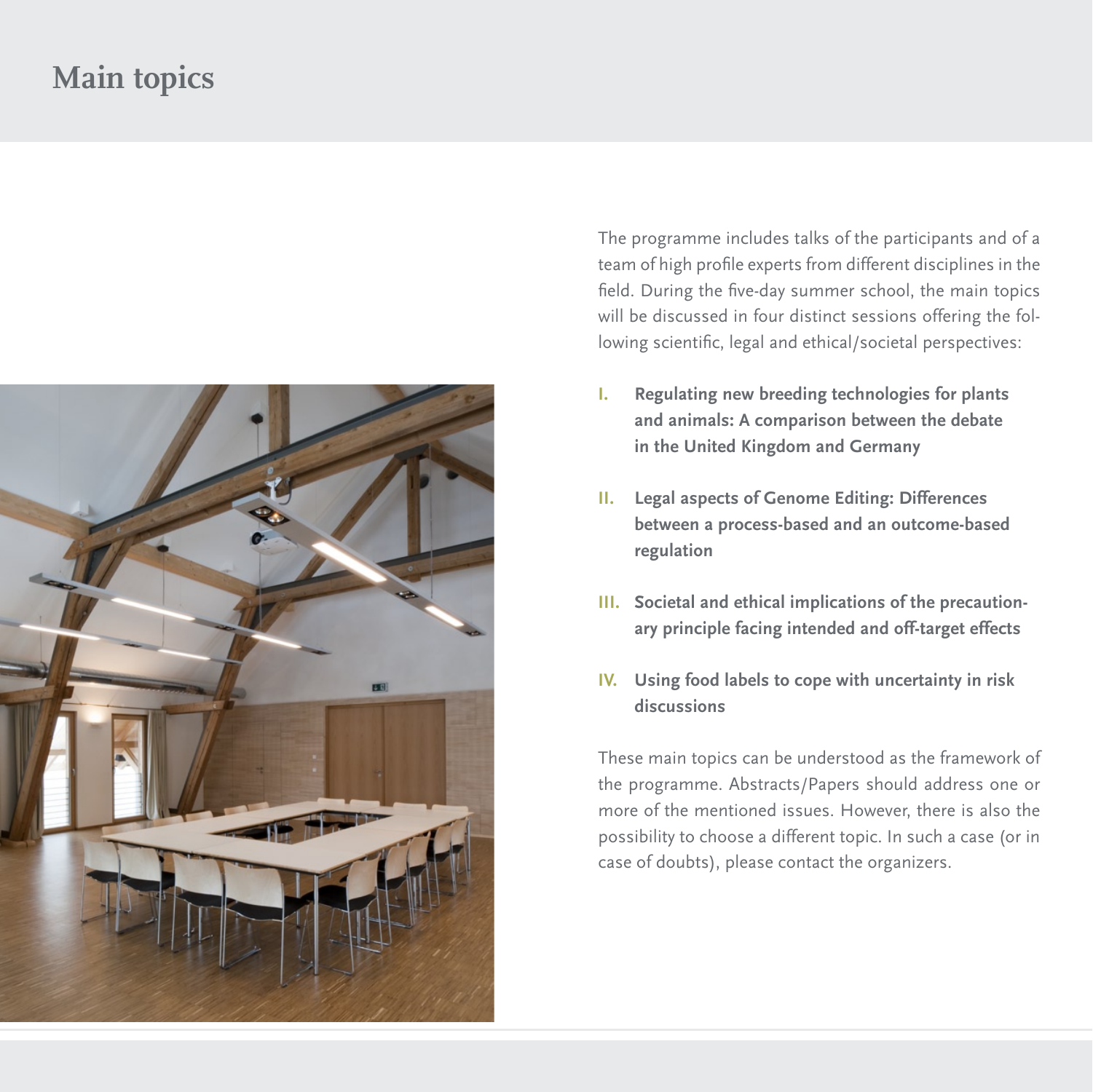# **Experts**

During the summer school, scientific experts will present and discuss fundamental aspects of the daily sessions. The following list of experts (requested or confirmed) corresponds to the main areas.

### **Already confirmed speakers for key lectures:**

**Ω Prof. Dr. Joachim Schiemann** *former Head of the Institute for Biosafety in Plant Biotechnology, Julius-Kühn-Institut (Federal Research Center for Cultivated Plants)* 

#### **Ω Univ.-Prof. Dr. Angela Kallhoff**

*Professor of Ethics with Special Emphasis on Applied Ethics, University of Vienna, Austria, Faculty of Philosophy and Education; Chair of Ethics*

The list of all participating experts will be updated on the website *www.ttn-institut.de/summerschool*